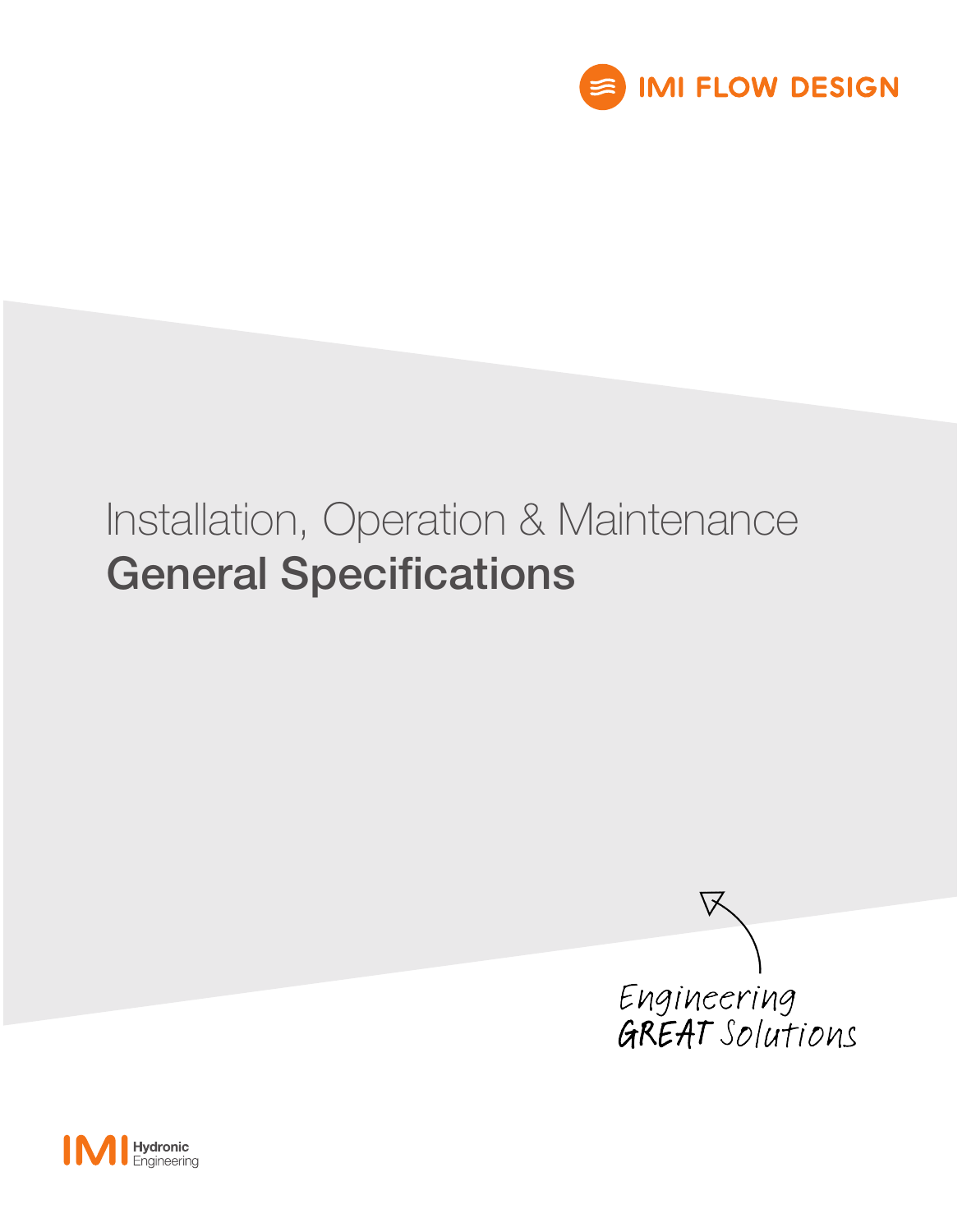# Installation, Operation and Maintenance

### General Specifications

### Soldered End Connections

- 1. Clean both copper tube and valve ends with sand cloth and wire brush, wipe clean and apply flux uniformly.
- 2. If AutoFlow valve contains union nut, remove from valve assembly and place over copper tube past the flux surface. Install the union tail piece or the valve body on the copper tubing with a twisting motion to distribute the flux uniformly when fully inserted.
- 3. A heat sink is required during the soldering of any valve. An appropriate heat sink is a wet rag wrapped around the valve closest to the solder connection shown as point A in the illustration.
	- Ball valves are required to be fully closed during soldering to avoid deformation to the EPDM seals during soldering.
	- Apply heat with the flame directed away from the center of the body. It is required that the flame of the torch not pass point or damage may occur due to excessive heat. This point may be marked on the valve with a groove in the metal as shown in the illustration.
	- Do not exceed the rated temperature of the valve. Excessive heat will harm internal polymer materials such as o-rings, pressure/ temperature test point cores, EPDM seats and stem packing.
- 4. After the solder begins to melt remove the flame and continue to apply solder until a ring forms completely around the circumference of the joint. While the joint is still hot, remove excess flux and solder with cloth or wire brush to improve appearance and prevent flux from corroding tubing and valve.
- 5. After both ends of the valve are assembled to the piping, tighten the union (if so equipped) hand tight, and then tighten approximately an additional quarter of a turn. Various valve products contain O-ring unions and care must be taken not to cut or pinch O-rings during assembly.
- 6. The pressure/temperature test ports are factory installed with hydraulic sealant and will withstand the solder temperatures if PROPERLY HEAT-SINKED WITH WET CLOTH OR PUTTY. If the test port should leak upon pressure test, remove and reinstall with new sealant (do not tighten under pressure).
- 7. Tighten the valve stem packing nuts where necessary to prevent leakage around valve stems.
- 8. If union nut must be disassembled after tightening, use pipe wrench on valve body to prevent it from turning.

### Threaded Body Valves:

- 1. Inspect and clean pipe threads on both valves and piping. They should be free of burrs and cuttings.
- 2. Apply sealant, either pipe dope or tape, to the threads.
- 3. If the product contains a union nut, remove the nut from the assembly and place it over the pipe past the threads. Install the tailpiece with a socket wrench, not an open-end wrench, making sure the flow arrow is in the direction of the flow.
- 4. Attach the valve section to the other end of the piping, rotating the body to get the P/T ports and handle in the desired position. Any position is suitable for the P/T ports except straight down.
- 5. After both ends of the valve are assembled to the piping, tighten the union (if so equipped) hand tight, and then tighten an additional quarter turn. Care must be taken not to cut or pinch the O-ring in the union.
- 6. If the union nut must be disassembled after tightening, use a pipe wrench on the valve to prevent turning.

### Butterfly / Flanges:

- 1. Assemble and tighten the flanges to the valve.
- 2. Align and place the assembly to the mating piping.
- 3. Tack weld the flanges to the pipe.

WARNING: Do not finish welding the flanges to the pipe with the valve bolted between the flanges. This will result in serious heat damage to the valve seat.

- 4. Remove the flange bolting and valve from between the flanges.
- 5. Finish welding the flanges to the pipe and allow the flanges to cool completely before proceeding.
- 6. Install valve. Do not use flange gaskets. The molded valve gasket will seal against standard ANSI flanges.
- 7. Turn disk to full open position. Center valve and hand tighten bolts.
- 8. Slowly close to check for adequate disk clearance.
- 9. Return disk to full open position and cross-tighten all bolts.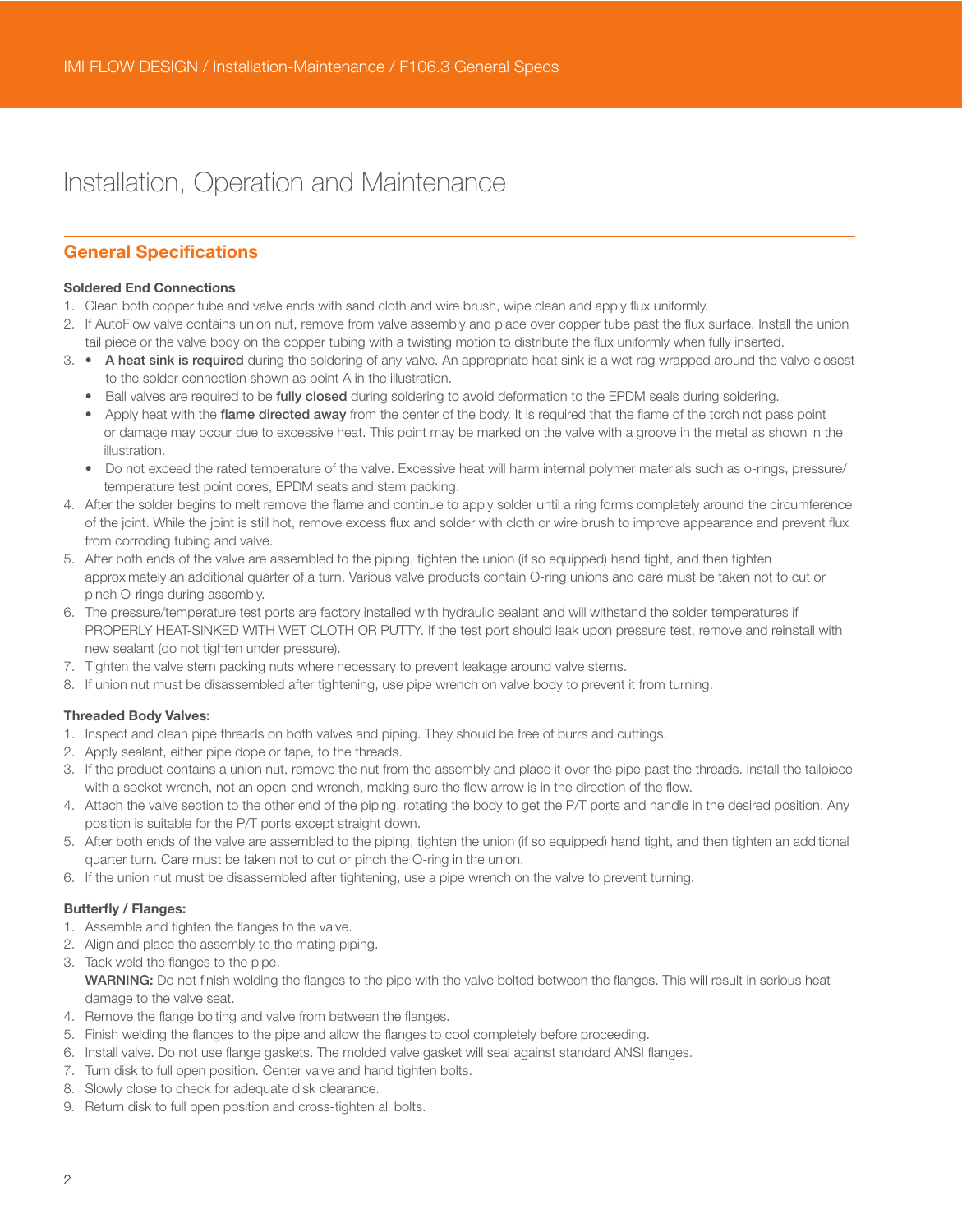

## Installation, Operation and Maintenance

### P/T Port Specifications

### Safety Instructions

1. The seal is made of EPDM.

EPDM NOTE: May be used with hot or cold water. EPDM is resistant to: glycol, alcohol, phosphates, esters, ketones and detergents.

DO NOT USE WITH: Petroleum products, hydrocarbon solvents and/or oils, chlorinated hydrocarbon or turpentine. Temperature range: 30°F (-1°C) to 275°F (135°C).

Maximum pressure: 1000 PSI (69 Bar) at 140°F (60°C).

Operating pressure: 500 PSI (34.5 Bar) at 275°F (135°C).

- 2. Always wear protective eye wear when using P/T ports.
- 3. Always use a pressure gauge with a rating greater than the pressure in the system.
- 4. Not recommended for use in steam systems.

### Installation

- 1. P/T ports should be installed in accordance with generally accepted plumbing / fitting practices. Pipe dope or EPDM tape should be used to seal threads.
- 2. DO NOT EXPOSE P/T PORTS to soldering, brazing or welding heat. Complete this work before installing P/T ports.
- 3. If installation conditions permit, it is preferable to install the P/T port horizontally or higher. Do not install pointing down at the 6:00 position because of potential plugging.

### **Operation**

- 1. Remove cap slowly and look and listen for leaks.
- 2. Remove any foreign material(s) from entrance hole.
- 3. Select either the pressure or the temperature device to be used. Examine probe and remove any existing burrs. Apply FDI lubrication to probe, especially for first time use.
- 4. Insert probe slowly with twisting motion. As soon as the necessary readings and adjustments are made, remove probe and replace cap.

NOTE: If probe is left inserted in valve for an extended period of time and then removed, the valve seal will leak until the seal regains its "memory". This is especially true at low pressures and temperatures.

5. Always replace cap after use.

HINT: When taking pressure or temperature readings, use the same instrument for "high" and "low" reading to eliminate instrument errors.

### **Maintenance**

- 1. If a plug leaks persistently, replace it.
- 2. Keep debris out of plugs and keep caps on.